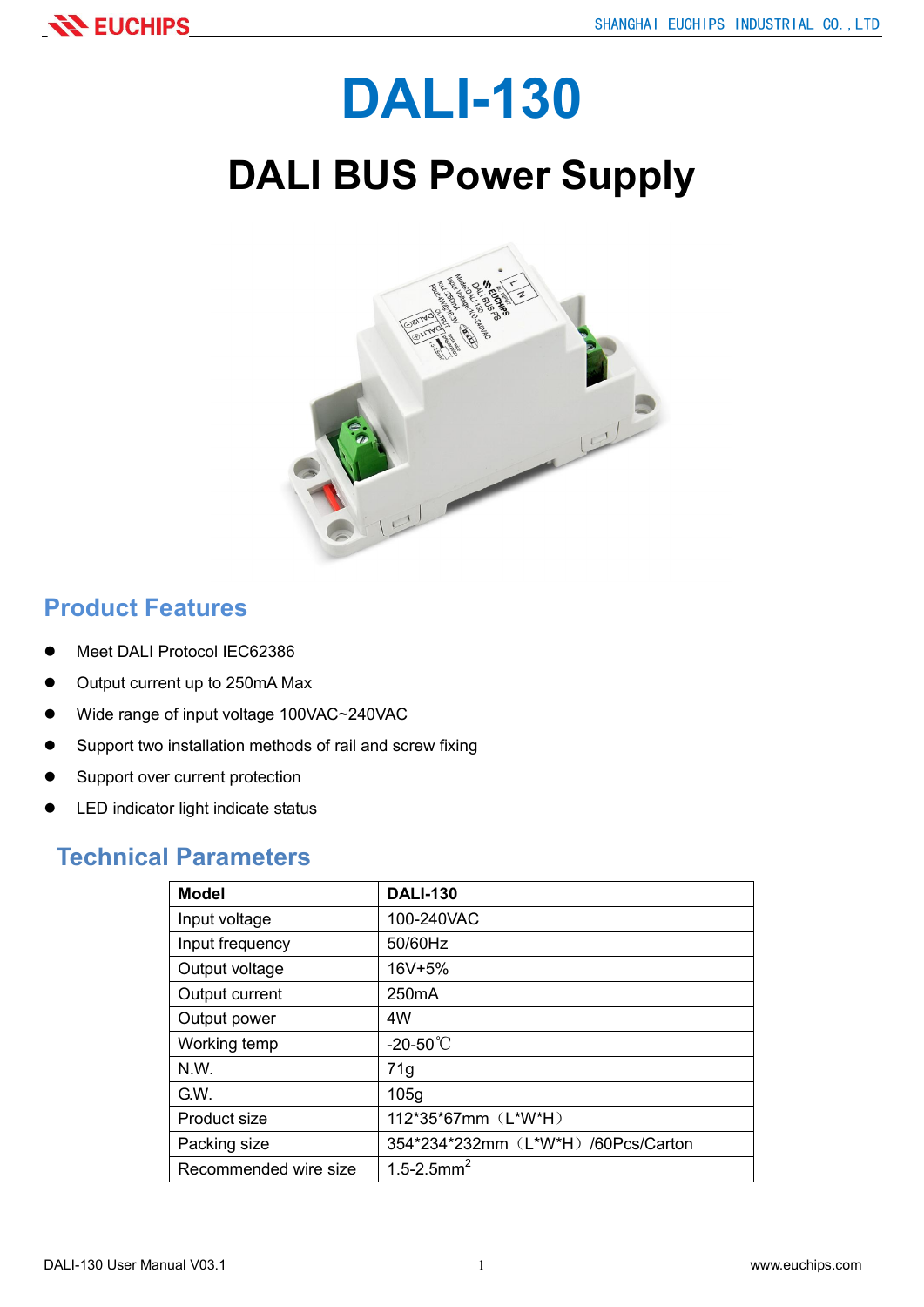## Dimension (mm)



# Wiring Diagram



#### Attention

1. When using DALI-130 and DALI master controller simultaneously, you must ensure that the polarity connection of the DALI signal is correct. .

2. Individual DALI circuits must not exceed 250mA, the number of drivers and controllers shall not exceed 64.

3. Usually, the current consumption of each DALI power supply is 2 mA, with 64 individual addresses this will

consume 128mA. The remaining part is used to supply the DALI controller without built-in power supply (including

DALI panel, DALI Group / scene controller).

4. The maximum cable length of the DALI signal wires must not exceed 300 m, and drop more than 2 V on the signal line voltage.It can be related to material, cross-sectional area, temperature. Refer to the table below :